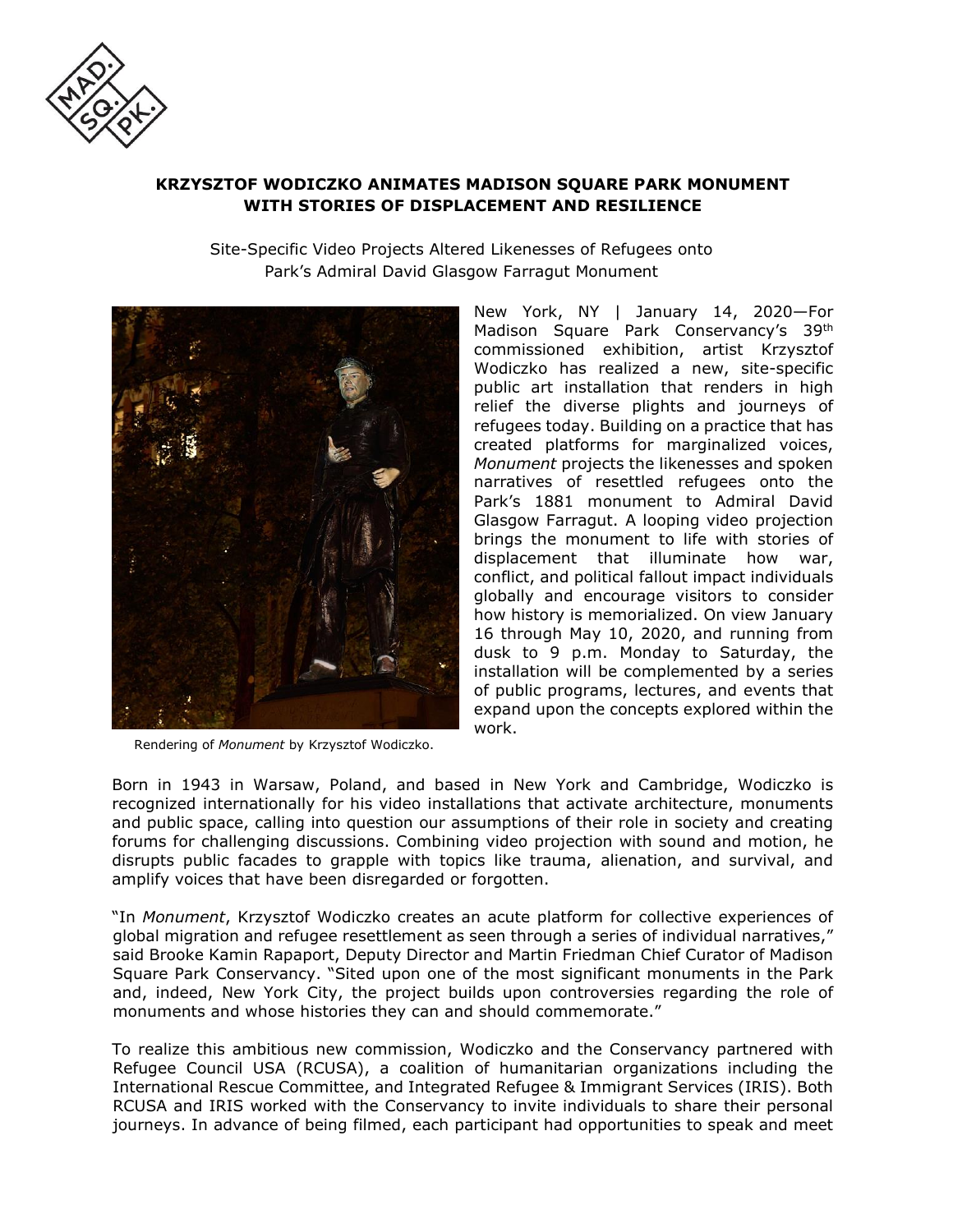with the artist to discuss their experiences and learn more about the project. Connecting through conversation is integral to Wodiczko's practice, as he seeks to immerse himself in the circumstances unique to each person while developing the work. The final 25-minute loop weaves together harrowing accounts of flight between countries, relocation to refugee camps, and periods of trauma caused by political upheaval and civil wars with stories of resilience, perseverance, and hope. Projected on a monument to an American Civil War hero, Wodiczko's work invites the public to consider America's long-term role in refugee support and provides an opportunity for audiences to confront and comprehend the international implications of these realities.

"It has been gratifying to work with Krzysztof Wodiczko, together with the support of the Refugee Council USA, in the realization of *Monument* at the Park. We would like to thank in particular those individuals who shared their experiences and collaborated in the creation of a work that relays stories with both historic and current significance," added the Conservancy's Executive Director Keats Myer.

*Monument* is organized by Brooke Kamin Rapaport, Deputy Director and Martin Friedman Chief Curator of Mad. Sq. Art; Tom Reidy, Senior Project Manager; and Julia Friedman, Senior Curatorial Manager. Keats Myer is the Conservancy's Executive Director. The project is being developed with input from an ad hoc Advisory Committee consisting of artists, museum professionals and curators, legal experts, and refugee advocates.

### **About the Artist**

Krzysztof Wodiczko is a visual artist who works in photography and video and is an art theoretician. He currently heads the Interrogative Design Group, and is Professor in Residence of Art, Design and the Public Domain, Graduate School of Design, Harvard University.

Over his 50-plus year career, he has exhibited his work at major international venues including the Bienal de São Paulo (1965, 1967, 1985); the Venice Biennale (1986, 1999); the Whitney Biennial (2000); the Yokohama Triennale (2001); and the International Center for Photography Triennial (2003). Previous projects include an installation projecting the stories of Hiroshima bombing survivors onto the Atomic Bomb Dome at the Hiroshima Peace Memorial Park, and those of Vietnam and Iraq war veterans onto a statue of Abraham Lincoln in New York's Union Square. Most recently, Wodiczko created Loro (Them), which debuted in Milan in June 2019 and featured drones with LED screens projecting images and voices of Milan's growing immigrant population over the city center.

Wodiczko has had solo exhibitions at institutions including Center for Contemporary Art, Warsaw; Muzeum Sztuki, Lodz; ICA Boston; De Appel, Amsterdam; Fundacio Antoni Tapies, Barcelona; Walker Art Center, Minneapolis; and Museum of Modern and Contemporary Art, Seoul. His installation at Madison Square Park will be documented in the forthcoming *Extended Play* series produced by Art21.

His work is included in public collections including Hirshhorn Museum, Washington, D.C; The Jewish Museum, New York City; Barcelona Museum of Contemporary Art; National Museum of Modern Art, Kyoto; Wadsworth Athenaeum, Hartford; Museum of Contemporary Art, Krakow; Muzeum Sztuki, Lodz; Centre Georges Pompidou, Paris; and Walker Art Center, Minneapolis.

Wodiczko received the Hiroshima Art Prize in 1999 for his contribution as an artist to world peace, and the 2004 College Art Association Award for Distinguished Body of Work. He received an MFA from the Academy of Fine Arts in Warsaw in 1968.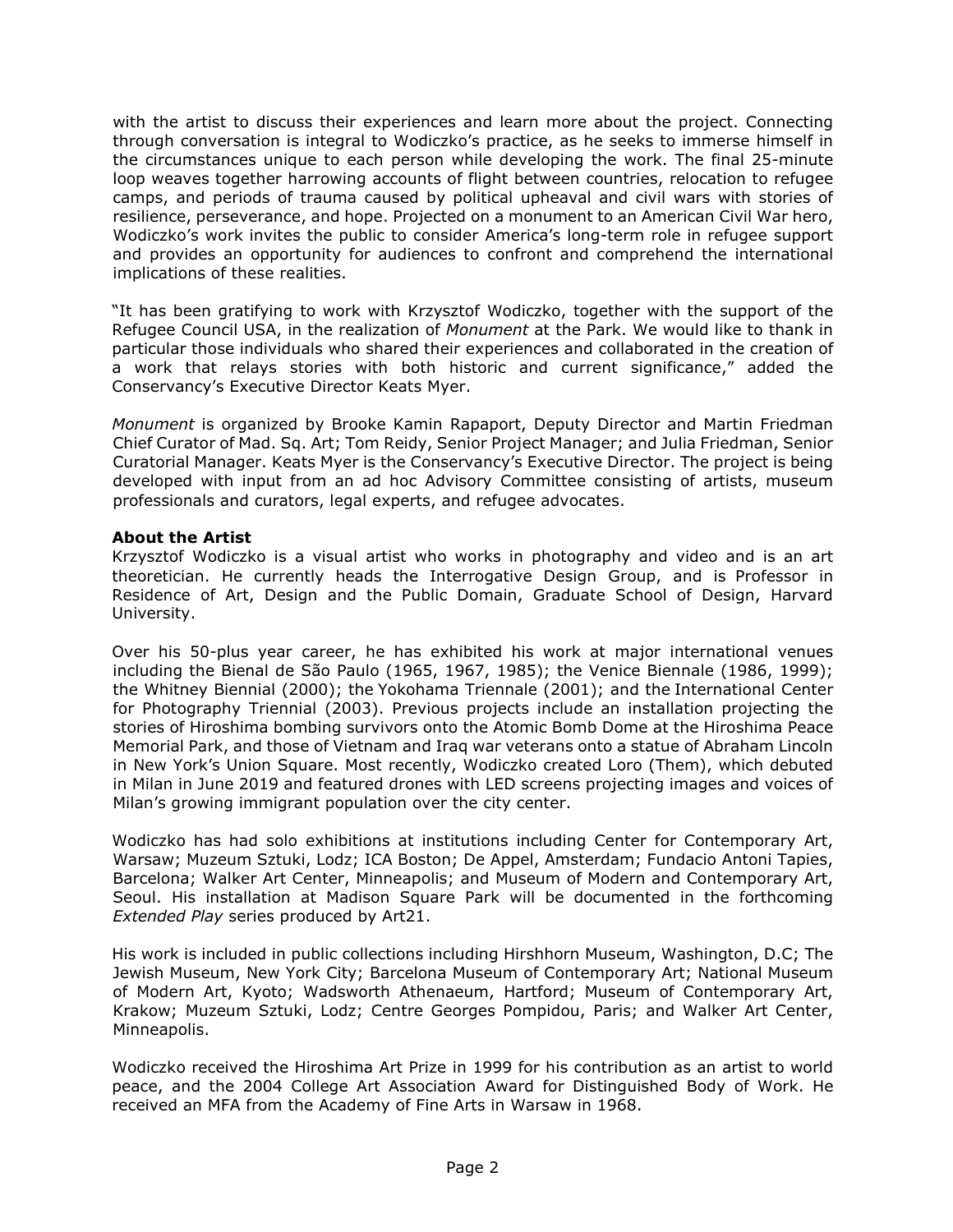Wodiczko was born in Warsaw in 1943 during the Warsaw Ghetto Uprising, a campaign of resistance against Nazi Germany during German-occupied Poland in World War II. He immigrated to Canada in 1977 and established residency in New York City in 1983. He lives and works in New York City; Cambridge, Massachusetts; and Warsaw, Poland. He is represented by Galerie Lelong & Co. in New York City.

### **About the Farragut Monument**

Considered among the most historically significant sculptures in New York City, the monument to Admiral David Glasgow Farragut was realized through the collaboration of the Irish-born American Renaissance sculptor Augustus Saint-Gaudens, who made the bronze statue, and Beaux-Arts architect Stanford White, who developed the pedestal. Dedicated and installed in the Park in 1881, the monument depicts Farragut standing on a ship's prow, in his naval uniform, in homage to his historic victory of Confederate forces at the 1864 Battle of Mobile Bay, Alabama.

### **Public Programs**

*Monument* is being activated throughout its run with a range of artist conversations and special events. For more information and an up-to-date listing of events, please visit [madisonsquarepark.org/mad-sq-art.](http://www.madisonsquarepark.org/mad-sq-art) All events are free and open to the public.

### *Reflection Board*

## January 23 – 25, 2020 from 12 – 2 pm and 5 – 7 pm

In partnership with PEN America, the Conservancy invites the public to consider the question "What does it mean to be a refugee?" From January 23 through 25, visitors will be invited to contribute their thoughts to the board.

### *Art Talk: Krzysztof Wodiczko*

February 3, 2020 from 6 – 7:30 pm

Sony Square NYC (25 Madison Avenue)

Artist Krzysztof Wodiczko speaks about his creative practice and the issues at the fore of his commission in the Park with writer and critic Aruna D'Souza. The talk will be introduced by Chief Curator Brooke Kamin Rapaport.

### *In Conversation: Representing Refugees*

March 2, 2020 from 6:30 – 8 pm

Rizzoli Bookstore (1133 Broadway between 25th and 26th Streets)

This conversation brings together artist Krzysztof Wodiczko, former Director of the Office of Refugee Resettlement under President Obama Bob Carey, writer and reporter Robin Shulman, along with two *Monument* participants in a discussion about how art can have an impact on public opinion and policy. The conversation will be moderated by Chief Curator Brooke Kamin Rapaport.

### *Live Story Share*

March 26, 2020 from 6 – 7 pm

Following a viewing of *Monument,* members of the public are invited to share their personal experiences and perspectives on immigration, refugees, and asylum seekers. Speakers can sign up onsite and will have 3 minutes each to present.

### *PEN America World Voices Festival*

May 6, 2020, from 6:30 – 7:30 pm

Madison Square Park Conservancy is collaborating with PEN America for its annual World Voices Festival, welcoming participants from Krzysztof Wodiczko's project *Monument* as they recite the work of award-winning authors and written excerpts about the journeys of